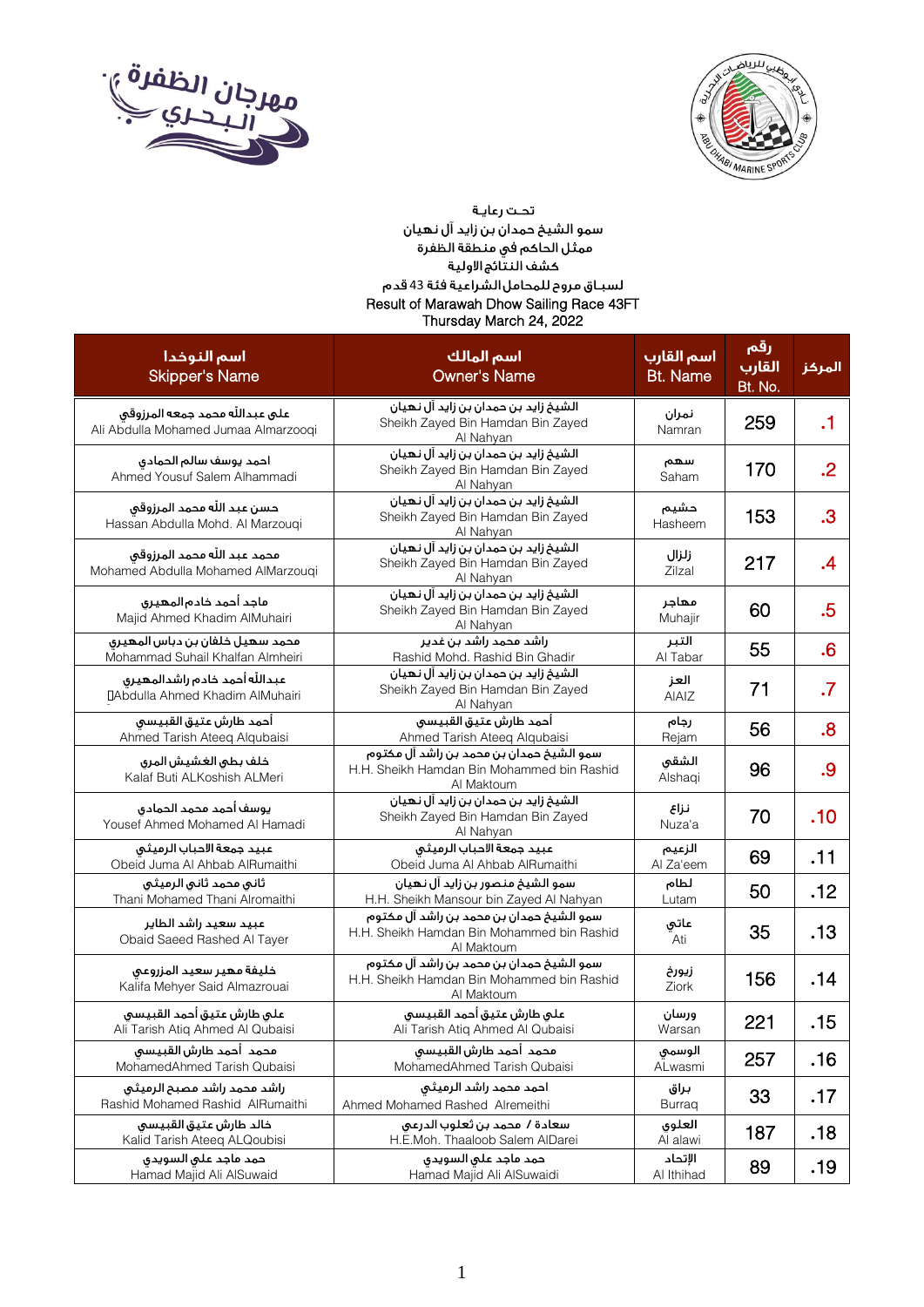



## تحت رعاية سمو الشيخ حمدان بن زايد آل نهيان مر.<br>ممثل الحاكم في منطقة الظفرة .<br>كشف النتائج الاولية لسبـاق مروح للمحامل الشراعية فئة 43 قدم Result of Marawah Dhow Sailing Race 43FT Thursday March 24, 2022

| اسم النوخدا<br><b>Skipper's Name</b>                               | اسم المالك<br><b>Owner's Name</b>                                                                    | اسم القارب<br><b>Bt. Name</b>    | رقم<br>القارب<br>Bt. No. | المركز |
|--------------------------------------------------------------------|------------------------------------------------------------------------------------------------------|----------------------------------|--------------------------|--------|
| محمد راشد مصبح الرميثى<br>Mohamed Rashed Musabbeh<br>Al Rumaithi   | محمد راشد مصبح الرميثى<br>Mohamed Rashed Musabbeh Al Rumaithi                                        | العديد<br>Al Adeed               | 30                       | .20    |
| ابراهيم صالح محمد الحمادى<br>Ebraheem Saleh Mohamed Alhammadi      | مبارك حمد محمد العامرق<br>Mubarak Hamad Mohammed Al Ameri                                            | مفارج<br>Mafarij                 | 43                       | .21    |
| سعيد احمد خادم المهيرق<br>Saeed Ahmed Khadim ALMuhairi             | أحمد خادم راشد المهيرى<br>Ahmed Khadim Rashed Al Muhairi                                             | الحذر<br>Alhather                | 148                      | .22    |
| عيسى سلطان جمعه المرزوقى<br>Eissa Sultan Jumaa Almarzoogi          | الشيخ زايد بن حمدان بن زايد آل نهيان<br>Sheikh Zayed Bin Hamdan Bin Zayed<br>Al Nahyan               | داحس<br>Dahis                    | 63                       | .23    |
| مروان عبدالله محمد المرزوقى<br>Marwan Abdulla Mohamed Almarzooqi   | الشيخ زايد بن حمدان بن زايد آل نهيان<br>Sheikh Zayed Bin Hamdan Bin Zayed<br>Al Nahyan               | الظفرة<br>Al Dhafra              | 87                       | .24    |
| أحمد سعيد سالم الرميثى<br>Ahmed Saeed Salem Al Rumaithi            | سمو الشيخ حمدان بن محمد بن راشد آل مكتوم<br>H.H. Sheikh Hamdan Bin Mohammed bin Rashid<br>Al Maktoum | غازي<br>Ghazi                    | 103                      | .25    |
| سعيد خليفة ميزر المهيرى<br>Saeed Khalifa Maizer al Muhairi         | سعيد خليفة ميزر المهيرى<br>Saeed Khalifa Maizer al Muhairi                                           | العزم<br>Alazem                  | 53                       | .26    |
| خليفه عابد ثانى سيف المرى<br>Khalifa Abid Thani Saif Almarri       | حمدان سعيد جابر الحربى<br>Hamdan Saeed Jaber Al Harbi                                                | شاهين<br>Shahin                  | 39                       | .27    |
| احمد راشد جمعة السويدى<br>Ahmed Rashed Juma Al Suwaidi             | احمد راشد جمعة السويدى<br>Ahmed Rashed Juma Al Suwaidi                                               | اطلس<br>Atlas                    | 12                       | .28    |
| على حسن يوسف حسن الحمادق<br>Ali Hasan Yousif Hasan Alhammadi       | على حسن يوسف حسن الحمادق<br>Ali Hasan Yousif Hasan Alhammadi                                         | دلما مارين<br>Delma<br>marine    | 167                      | .29    |
| عادل فاروق عبدالله الحمادق<br>Adel Farooq Abdulla Alhammadi        | عادل فاروق عبدالله الحمادق<br>Adel Farooq Abdulla Alhammadi                                          | سلطان الخير<br>Sultan<br>AlKhair | 115                      | .30    |
| خليفة على ميزر الرميثى<br>Khalifa Ali Maizer Al Rumaithi           | خليفة على ميزر الرميثى<br>Khalifa Ali Maizer Al Rumaithi                                             | بن غازي<br><b>Bin Ghazi</b>      | 180                      | .31    |
| خليفه راشد خليفه المرر<br>Khalifa Rashed Khalifa Al Marar          | مروان على سعيد المهيرى<br>Marwan Ali Said ALMohairi                                                  | صداع<br>Sadaa                    | 199                      | .32    |
| أحمد إسماعيل أحمد المرزوقى<br>Ahmed Ismail Ahmed Al Marzouogi      | اسماعيل احمد محمد المرزوقى<br>Ismaeel Ahmed Mohamed Almarzooqi                                       | طوفان<br>Toufan                  | 21                       | .33    |
| ابراهيم اسماعيل احمد المرزوقى<br>Ibrahim Ismaeel Ahmed Almarzoogi  | اسماعيل احمد محمد المرزوقى<br>Ismaeel Ahmed Mohamed Almarzoogi                                       | الصياد<br>Al Seyad               | 28                       | .34    |
| خليفة راشد عبيد المخمرى<br>Kalifa Rashed Obaid ALMekmari           | حمد راشد محمد الرميثى<br>Hamad Rashid Mohammed Alremeithi                                            | الباسل<br>Albasil                | 233                      | .35    |
| عبد الله صباح محمد كداس الرميثى<br>Abdullah Sabah Kadas AlRumaithi | عبد الله صباح محمد كداس الرميثى<br>Abdullah Sabah Kadas AlRumaithi                                   | والم<br>Wal m                    | 165                      | .36    |
| ثاني عبد الله بن تميم<br>Thani Abdullah Bin Tameem                 | ثاني عبد الله بن تميم<br>Thani Abdullah Bin Tameem                                                   | القايد<br>Alqayd                 | 10                       | .37    |
| سالم على سالم على العديدق<br>Salem Ali Salem Ali Aladidi           | سمو الشيخ حمدان بن محمد بن راشد آل مكتوم<br>H.H. Sheikh Hamdan Bin Mohammed bin Rashid<br>Al Maktoum | إعمار<br>Ema'ar                  | 5                        | .38    |
| سلطان سعيد محمد أحمد حارب<br>Sultan Saeed Mohd.Ahmed Hareb         | سعيد محمد أحمد حازب<br>Saeed Mohd.Ahmed Hareb                                                        | شمردل<br>Shamardal               | 15                       | .39    |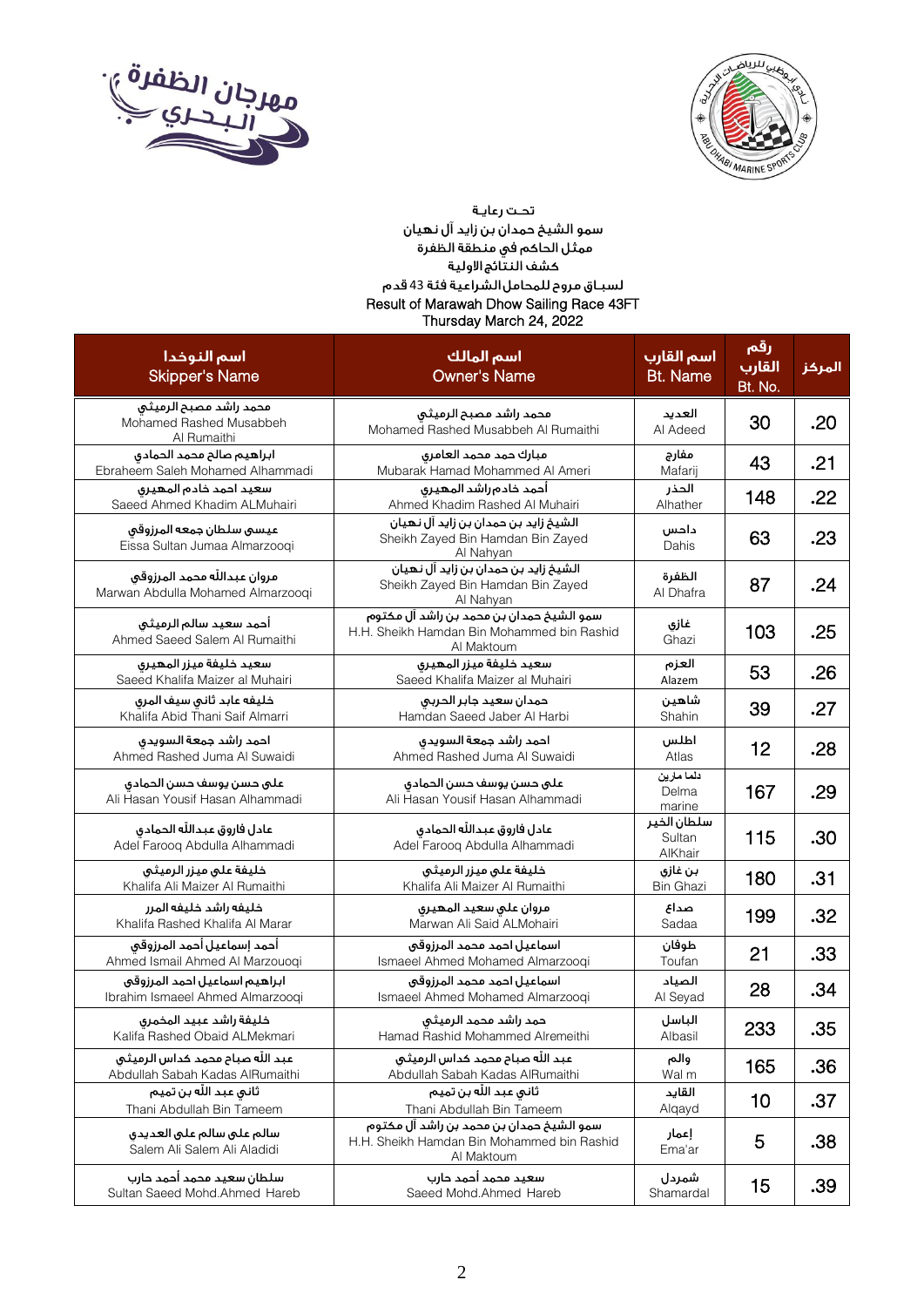



## تحت رعاية سمو الشيخ حمدان بن زايد آل نهيان مر.<br>ممثل الحاكم في منطقة الظفرة .<br>كشف النتائج الاولية لسبـاق مروح للمحامل الشراعية فئة 43 قدم Result of Marawah Dhow Sailing Race 43FT Thursday March 24, 2022

| اسم النوخدا<br><b>Skipper's Name</b>                                    | اسم المالك<br><b>Owner's Name</b>                                                                    | اسم القارب<br><b>Bt. Name</b>  | رقم<br>القارب<br>Bt. No. | المركز |
|-------------------------------------------------------------------------|------------------------------------------------------------------------------------------------------|--------------------------------|--------------------------|--------|
| زايد عبدالله على الحوسنى<br>Zayed Abdulla Ali Al Hosani                 | أحمد إسماعيل أحمد المرزوقى<br>Ahmed Ismail Ahmed Al Marzouoqi                                        | معزم<br>Mazem                  | 209                      | .40    |
| عتيق محمد صابر المزروعى<br>Ateeq Mohammed Saber Almazrouei              | سيف محمد بن عبلان المزروعى<br>Saif Mohamed Bin Ablan Almazrouei                                      | مزاحم<br>Muzahim               | 135                      | .41    |
| على ثانى غانم الرميثى<br>Ali Thani Ghanem AlRumaithi                    | أحمد سعيد سالم الرميثى<br>Ahmed Saeed Salim AlRumaithi                                               | هداد<br>Haddad                 | 136                      | .42    |
| خالد محمد راشد الرميثى<br>Khaled Mohd. Rashed Al Rumaithi               | معالى / الفريق مصبح راشد الفتان<br>HE \ Musabeh Rashid Al Fattan Team                                | الفنان<br>Al Fattan            | 133                      | .43    |
| مكتوم محمد صابر المزروعى<br>Maktoum Mohamed Saber Almazrouei            | مكتوم محمد صابر المزروعى<br>Maktoum Mohamed Saber Almazrouei                                         | سالك<br>Salik                  | 273                      | .44    |
| منصور أحمد عبدالله الحمادق<br>Mansour Ahmed Abdulla Alhammadi           | منصور أحمد عبدالله الحمادق<br>Mansoor Ahmed Abdulla Alhammadi                                        | النايف<br>AlNaif               | 219                      | .45    |
| الحر راشد خادم المهيرق<br>Al Hur Rashid Khadim Al Muhairi               | الحر راشد خادم المهيرق<br>Al Hur Rashid Khadim Al Muhairi                                            | السرب<br>Al Serb               | 80                       | .46    |
| خادم راشد خادم المهيرى<br>Khadim Rashid K. Al Muhairi                   | خادم راشد خادم المهيرى<br>Khadim Rashid Khadim Al Muhairi                                            | دهيس<br>Dahees                 | 19                       | .47    |
| فهد عبدالله سالم العديدق<br>Fahad Abdulla Salem Aladeedi                | إدارة أمن المواصلات–دبى<br>Dubai Police - DTS                                                        | العميد<br>Aleamid              | 68                       | .48    |
| أحمد على يوسف الحمادى<br>Ahmed Ali Yousif Alhammadi                     | أحمد على يوسف الحمادق<br>Ahmed Ali Yousif Alhammadi                                                  | دلما<br>Dalma                  | 274                      | .49    |
| خليفة ناصر يوسف عز الدين محمد<br>Khalifa Nasser Yousuf Azuddin Mohammad | فهد محمد احمد المنصورى<br>Fahad Mohamed Ahmad Almansoori                                             | القيصر<br>Al Qaysar            | 236                      | .50    |
| على عتيق عبيد الرميثى<br>Ali Atiq Obaid AlRumaithi                      | على عتيق عبيد الرميثى<br>Ali Atiq Obaid AlRumaithi                                                   | نسلان<br>Naslan                | 125                      | .51    |
| سعيد محمد سعيد الطاير<br>Saeed Mohamed Saeed Al Tayer                   | سمو الشيخ حمدان بن محمد بن راشد آل مكتوم<br>H.H. Sheikh Hamdan Bin Mohammed bin Rashid<br>Al Maktoum | فارس<br>Faris                  | 46                       | .52    |
| عادل حمد عبيد المهيرق<br>Adel Hamad OBID Al Muhairi                     | عادل حمد عبيد المهيرق<br>Adel Hamad OBID Al Muhairi                                                  | الميسم<br>AlMaysam             | 212                      | .53    |
| على عبدالله مال الله الحمادق<br>Ali Abdulla Malalla Alhammadi           | حسن جاسم حسن الحمادى<br>Hassan Jasim Hassan Al Hamadi                                                | بحر الشمال<br>Bahr<br>Alshamal | 234                      | .54    |
| حمد عبدالله النوبي<br>Hamad Abdulla Al Noubi                            | بلال النوبى سعيد<br>Bilal Al Noubi Sa'eed                                                            | عقاب<br>Aqab                   | 123                      | .55    |
| محمد فضل عبد الله المنصورق<br>Mohamed Fadhal Abdulla AlMansouri         | محمد فضل عبد الله المنصوري<br>Mohamed Fadhal Abdulla AlMansouri                                      | السلبار<br>Al Salbar           | 214                      | .56    |
| عبدالله على جابر عبدالله الحمادق<br>Abdulla Ali Jaber Abdulla Alhammadi | عبدالله على جابر عبدالله الحمادق<br>Abdulla Ali Jaber Abdulla Alhammadi                              | الخزنة<br>Alkaznah             | 266                      | .57    |
| مكتوم عتيق ماجدالمهيرى<br>Maktoum Ateeq Magid Al Muhairi                | صاحب السمو / رئيس الدولة<br>H.H The President of U.A.E                                               | أبو الأبيض<br>Abu<br>AlAbiyadh | 61                       | .58    |
| جابر محمد جابر الحمادى<br>Jabir Mohd. Jabir Al Hamadi                   | محمد جابر عبدالله الحمادق<br>Mohamed Jaber Abdulla Alhammadi                                         | برق<br>Barq                    | 230                      | .59    |